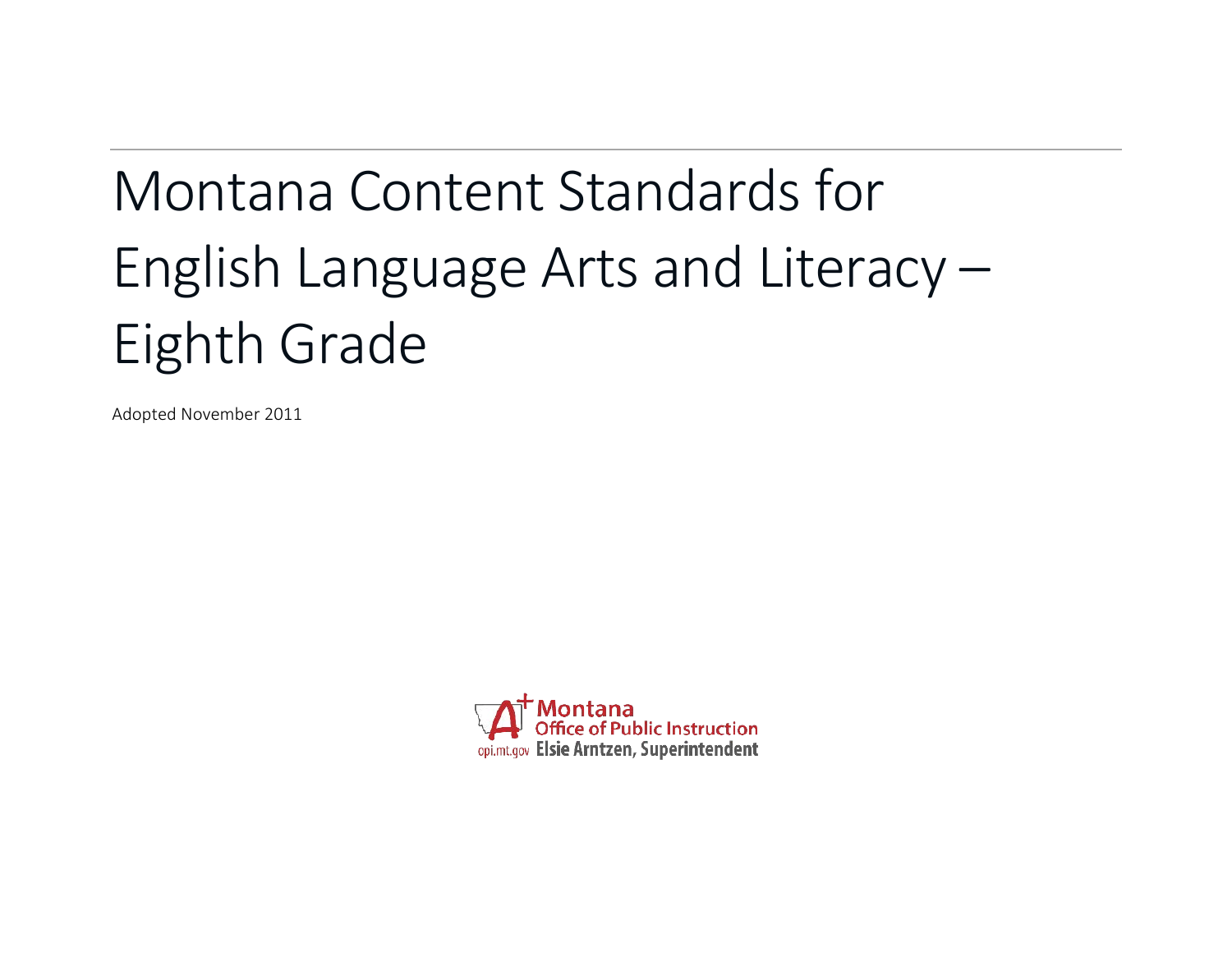## Contents

| $\label{lem:1} \mbox{Introduction} \,\, \ldots \,\, \ldots \,\, \ldots \,\, \ldots \,\, \ldots \,\, \ldots \,\, \ldots \,\, \ldots \,\, \ldots \,\, \ldots \,\, \ldots \,\, \ldots \,\, \ldots \,\, \ldots \,\, \ldots \,\, \ldots \,\, \ldots \,\, \ldots \,\, \ldots \,\, \ldots \,\, \ldots \,\, \ldots \,\, \ldots \,\, \ldots \,\, \ldots \,\, \ldots \,\, \ldots \,\, \ldots \,\, \ldots \,\, \ldots \,\, \ldots \,\, \ldots \,\, \ldots \,\, \ldots \,\,$ |  |
|------------------------------------------------------------------------------------------------------------------------------------------------------------------------------------------------------------------------------------------------------------------------------------------------------------------------------------------------------------------------------------------------------------------------------------------------------------------|--|
|                                                                                                                                                                                                                                                                                                                                                                                                                                                                  |  |
|                                                                                                                                                                                                                                                                                                                                                                                                                                                                  |  |
|                                                                                                                                                                                                                                                                                                                                                                                                                                                                  |  |
|                                                                                                                                                                                                                                                                                                                                                                                                                                                                  |  |
|                                                                                                                                                                                                                                                                                                                                                                                                                                                                  |  |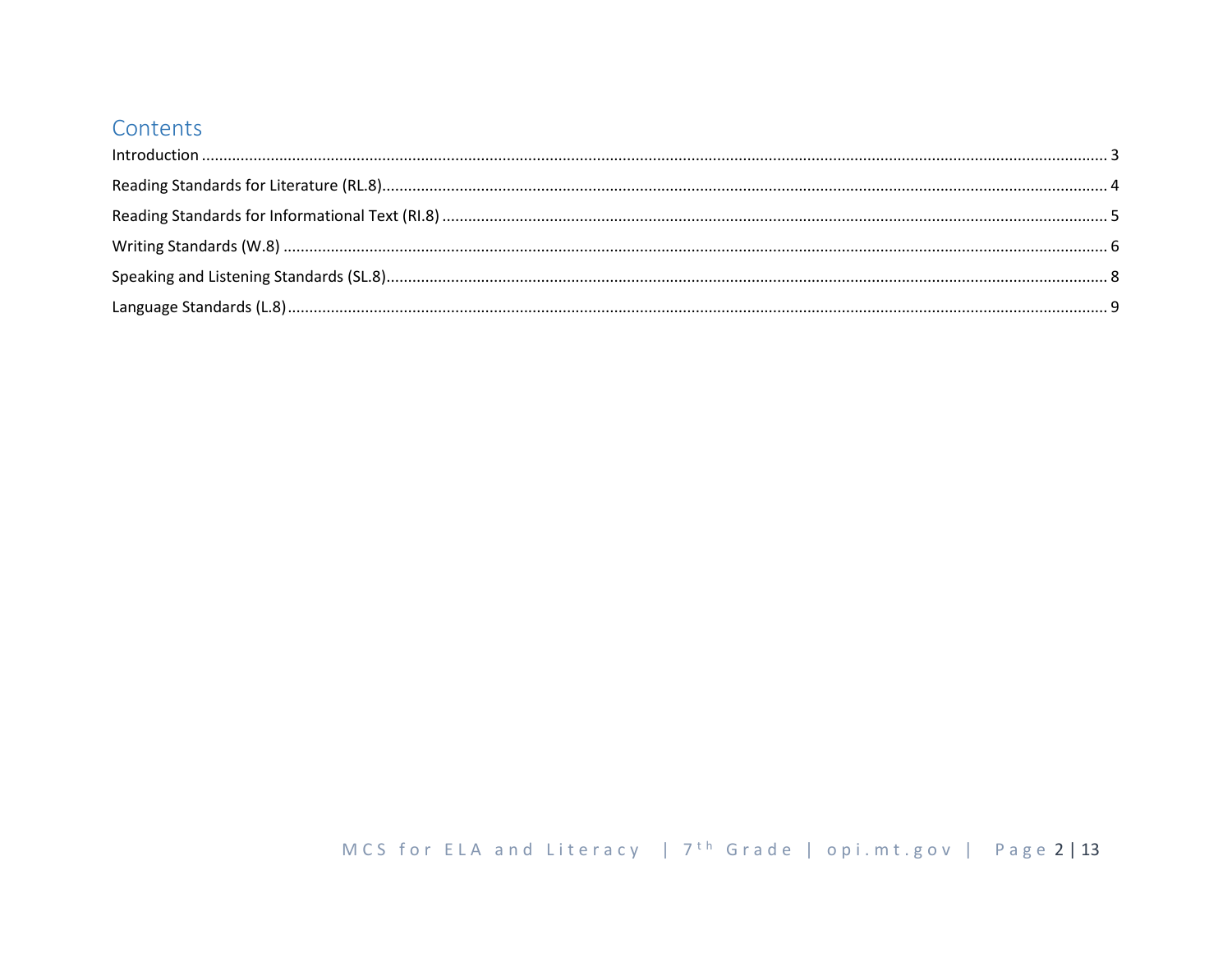## <span id="page-2-0"></span>Introduction

This guide outlines the Montana Content Standards for  $8<sup>th</sup>$  grade students in English Language Arts and Literacy in History/Social Studies, Science, and Technical Subjects. This is a grade-specific look at the standards. A grade-by-grade level progression is available in a separate document, *Montana Content Standards for English Language Arts and Literacy*.

Adopted in November 2011, the standards provide a framework for literacy not only in English Language Arts, but across content areas in history/social studies, science, and technical subjects. Just as students must learn literacy skills and conceptual understandings to be college and career ready, they must be able to read, write, speak, listen, and use language effectively in a variety of content areas. Students who meet the standards develop the skills in reading, writing, speaking, and listening that are the foundation for any creative and purposeful expression in language. This guide provides resources and guidance to educators as they align their curriculum to these standards. These standards reflect the constitutional mandate that all educators must provide instruction including the distinct and unique heritage and contemporary contributions of American Indians in a culturally responsive manner (See [IEFA; MCA 20-1-501 Article X;](http://www.opi.mt.gov/PDF/IndianEd/Resources/ArticleX_IEFA.pdf) resources; and materials).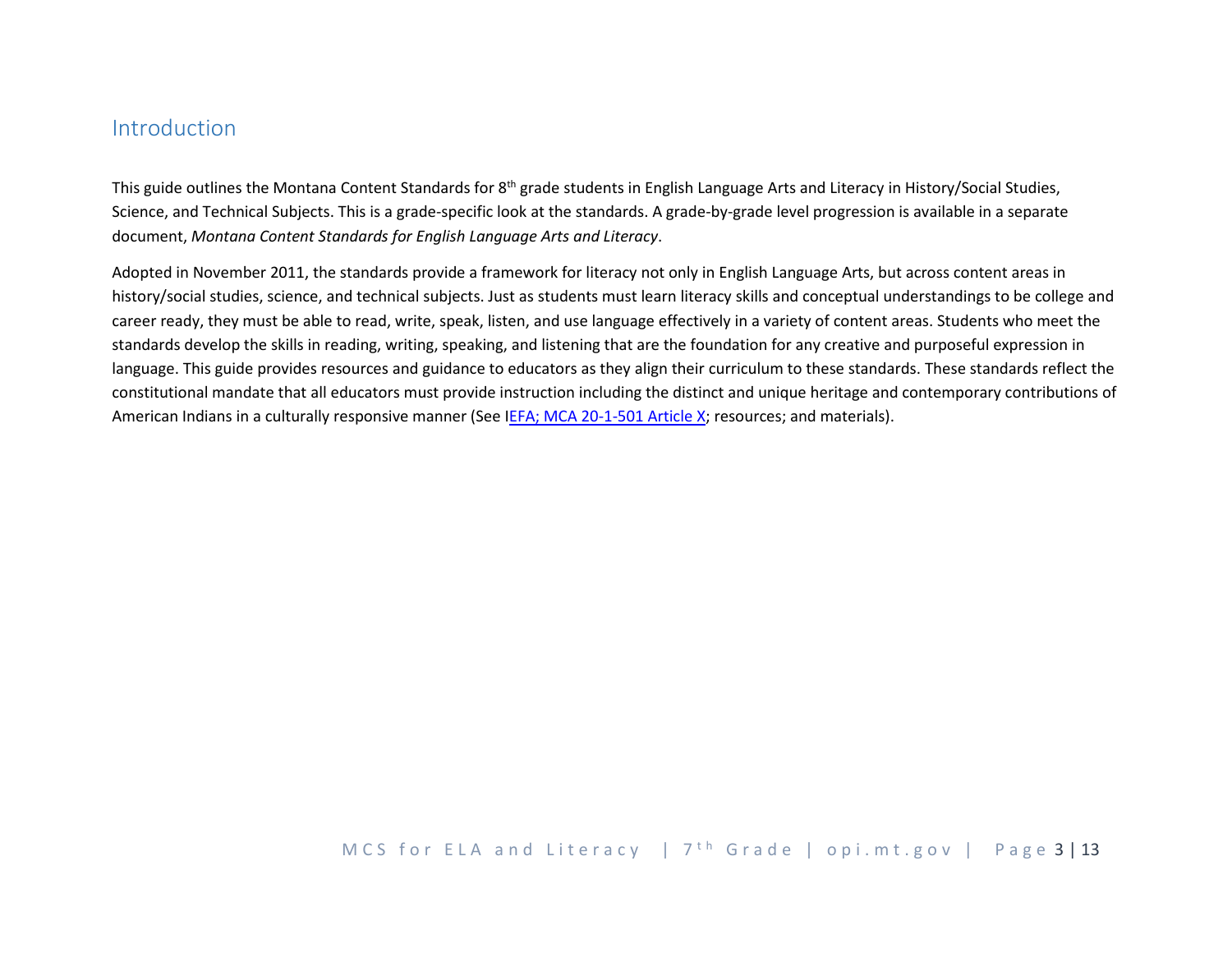## <span id="page-3-0"></span>Reading Standards for Literature (RL.8)

#### **Key Ideas and Details**

- RL.8.1 Cite the textual evidence that most strongly supports an analysis of what the text says explicitly as well as inferences drawn from the text.
- RL.8.2 Determine a theme or central idea of a text and analyze its development over the course of the text, including its relationship to the characters, setting, and plot; provide an objective summary of the text.
- RL.8.3 Analyze how particular lines of dialogue or incidents in a story or drama propel the action, reveal aspects of a character, or provoke a decision.

#### **Craft and Structure**

- RL.8.4 Determine the meaning of words and phrases as they are used in a text, including figurative and connotative meanings; analyze the impact of specific word choices on meaning and tone, including analogies or allusions to other texts.
- RL.8.5 Compare and contrast the structure of two or more texts and analyze how the differing structure of each text contributes to its meaning and style.
- RL.8.6 Analyze how differences in the points of view of the characters and the audience or reader (e.g., created through the use of dramatic irony) create such effects as suspense or humor.

#### **Integration of Knowledge and Ideas**

- RL.8.7 Analyze the extent to which a filmed or live production of a story or drama stays faithful to or departs from the text or script, evaluating the choices made by the director or actors.
- RL.8.8 (Not applicable to literature)
- RL.8.9 Analyze how a modern work of fiction draws on themes, patterns of events, or character types from myths, traditional stories, or religious works such as the Bible, including describing how the material is rendered new and include texts by and about American Indians.

#### **Range of Reading and Level of Text Complexity**

RL.8.10 By the end of the year, read and comprehend literature, including stories, dramas, and poems, at the high end of grades 6–8 text complexity band independently and proficiently.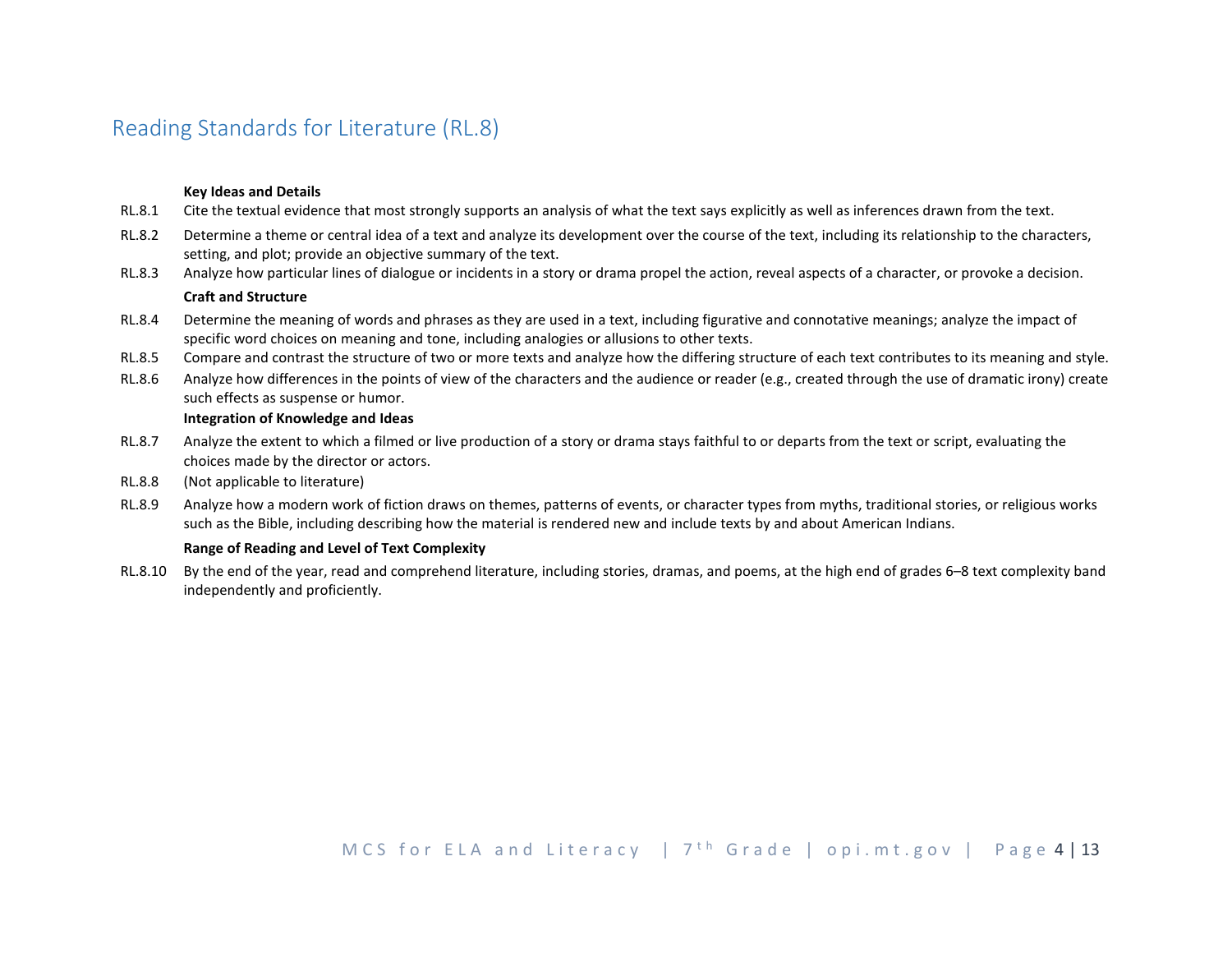## <span id="page-4-0"></span>Reading Standards for Informational Text (RI.8)

#### **Key Ideas and Details**

- RI.8.1 Cite the textual evidence that most strongly supports an analysis of what the text says explicitly as well as inferences drawn from the text.
- RI.8.2 Determine a central idea of a text and analyze its development over the course of the text, including its relationship to supporting ideas; provide an objective summary of the text.
- RI.8.3 Analyze how a text makes connections among and distinctions between individuals, ideas, cultures, or events (e.g., through comparisons, analogies, or categories).

#### **Craft and Structure**

- RI.8.4 Determine the meaning of words and phrases as they are used in a text, including figurative, connotative, and technical meanings; analyze the impact of specific word choices on meaning and tone, including analogies or allusions to other texts.
- RI.8.5 Analyze in detail the structure of a specific paragraph in a text, including the role of particular sentences in developing and refining a key concept.
- RI.8.6 Determine an author's point of view or purpose in a text including texts by and about American Indians, and analyze how the author acknowledges and responds to conflicting evidence or viewpoints. **Integration of Knowledge and Ideas**

- RI.8.7 Evaluate the advantages and disadvantages of using different mediums (e.g., print or digital text, video, multimedia) to present a particular topic or idea.
- RI.8.8 Delineate and evaluate the argument and specific claims in a text, assessing whether the reasoning is sound and the evidence is relevant and sufficient; recognize when irrelevant evidence is introduced and include texts by and about American Indians.
- RI.8.9 Analyze a case in which two or more texts provide conflicting information on the same topic and identify where the texts disagree on matters of fact or interpretation and include texts by and about American Indians.

#### **Range of Reading and Level of Text Complexity**

RI.8.10 By the end of the year, read and comprehend literary nonfiction at the high end of the grades 6–8 text complexity band independently and proficiently.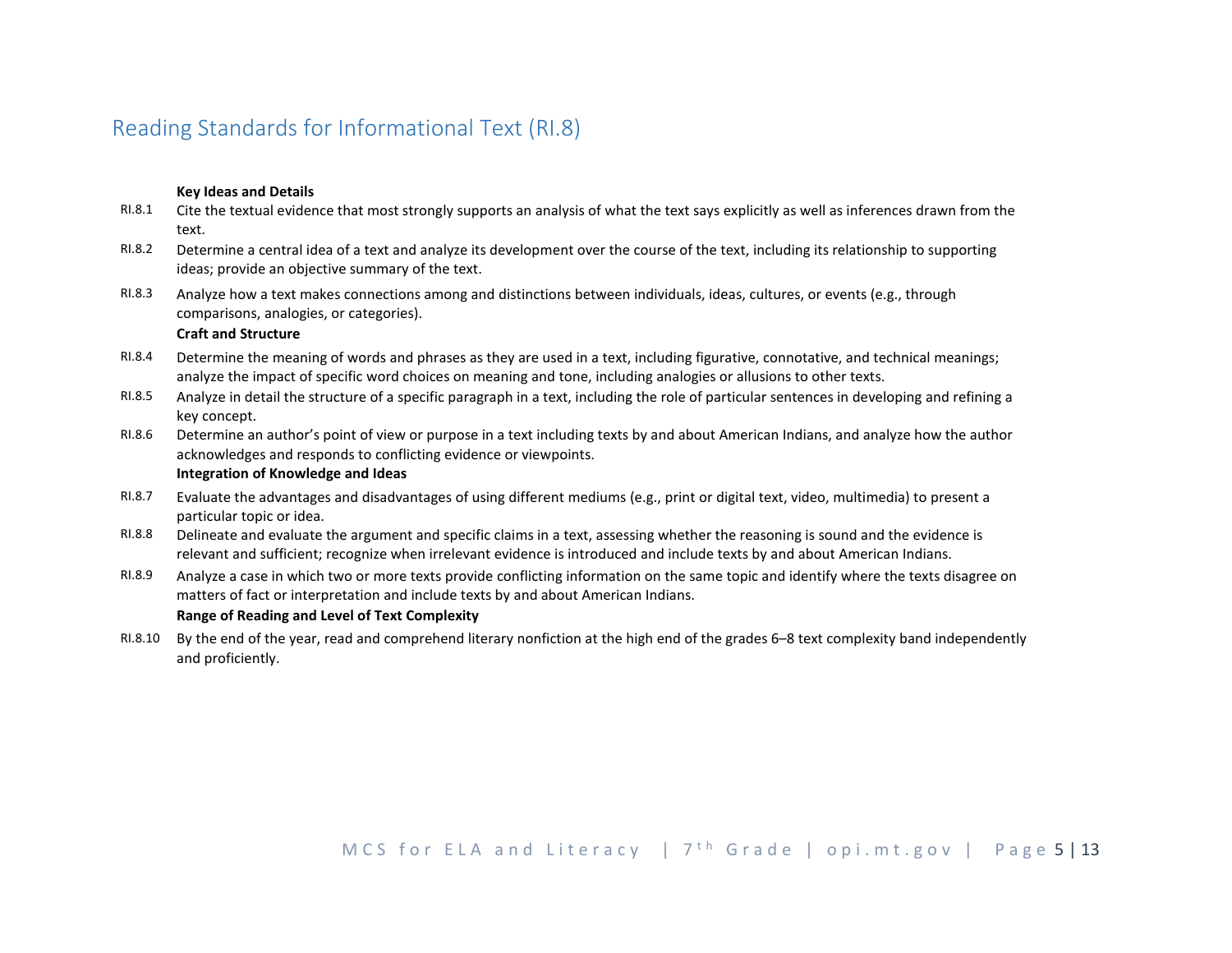## <span id="page-5-0"></span>Writing Standards (W.8)

#### **Text Types and Purposes**

- RW.8.1 Write arguments to support claims with clear reasons and relevant evidence.
- RW.8.1.a Introduce claim(s), acknowledge and distinguish the claim(s) from alternate or opposing claims, and organize the reasons and evidence logically.
- RW.8.1.b Support claim(s) with logical reasoning and relevant evidence, using accurate, credible sources including oral sources, and demonstrating an understanding of the topic or text.
- RW.8.1.c Use words, phrases, and clauses to create cohesion and clarify the relationships among claim(s), counterclaims, reasons, and evidence.
- RW.8.1.d Establish and maintain a formal style.
- RW.8.1.e Provide a concluding statement or section that follows from and supports the argument presented.
- RW.8.2 Write informative/explanatory texts to examine a topic and convey ideas, concepts, and information through the selection, organization, and analysis of relevant content.
- RW.8.2.a Introduce a topic clearly, previewing what is to follow; organize ideas, concepts, and information into broader categories; include formatting (e.g., headings), graphics (e.g., charts, tables), and multimedia when useful to aiding comprehension.
- RW.8.2.b Develop the topic with relevant, well-chosen facts, definitions, concrete details, quotations, or other information and examples.
- RW.8.2.c Use appropriate and varied transitions to create cohesion and clarify the relationships among ideas and concepts.
- RW.8.2.d Use precise language and domain-specific vocabulary to inform about or explain the topic.
- RW.8.2.e Establish and maintain a formal style.
- RW.8.2.f Provide a concluding statement or section that follows from and supports the information or explanation presented.
- RW.8.3 Write narratives to develop real or imagined experiences or events using effective technique, relevant descriptive details, and wellstructured event sequences.
- RW.8.3.a Engage and orient the reader by establishing a context and point of view and introducing a narrator and/or characters; organize an event sequence that unfolds naturally and logically.
- RW.8.3.b Use narrative techniques, such as dialogue, pacing, description, and reflection, to develop experiences, events, and/or characters.
- RW.8.3.c Use a variety of transition words, phrases, and clauses to convey sequence, signal shifts from one time frame or setting to another, and show the relationships among experiences and events.
- RW.8.3.d Use precise words and phrases, relevant descriptive details, and sensory language to capture the action and convey experiences and events.
- RW.8.3.e Provide a conclusion that follows from and reflects on the narrated experiences or events.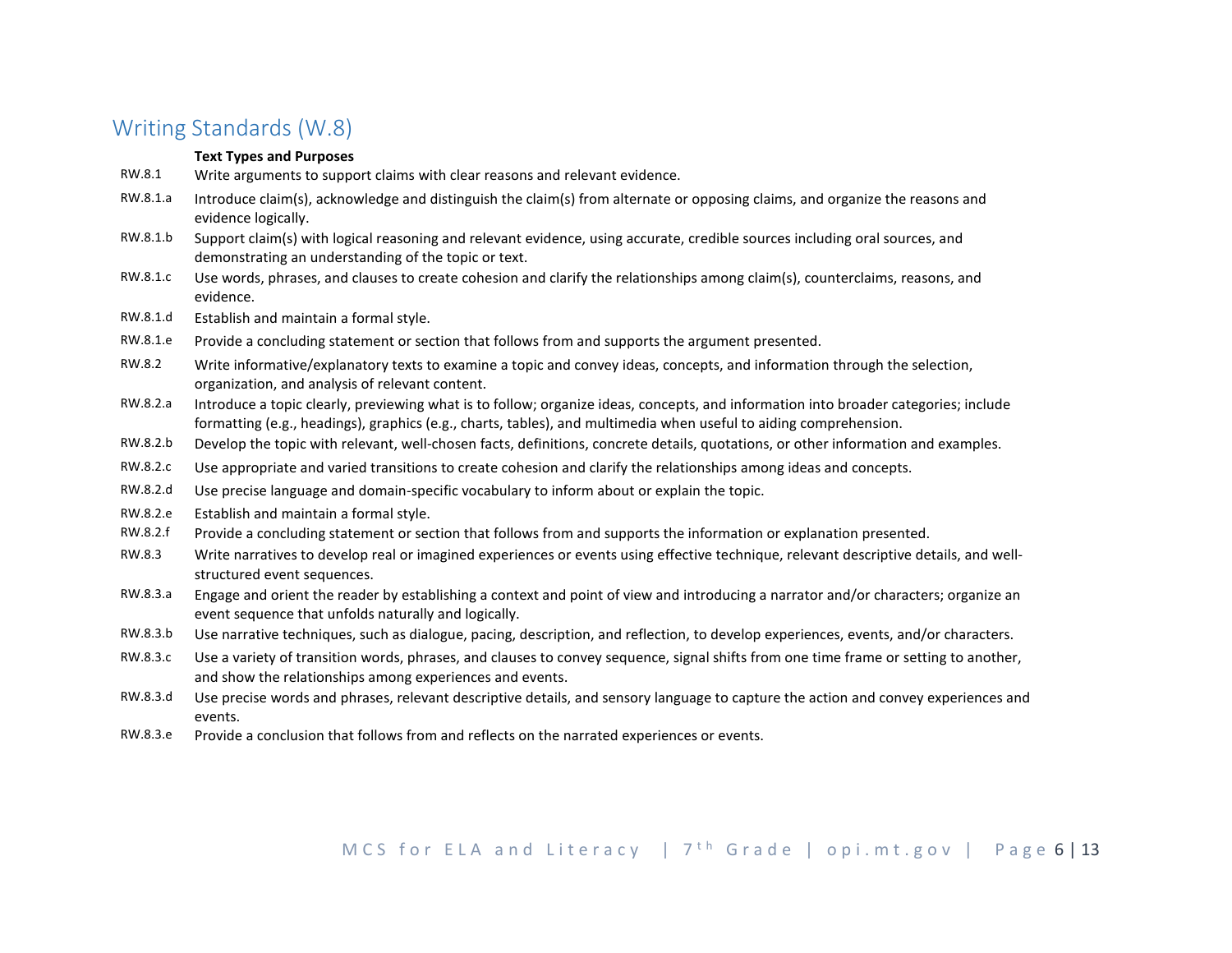#### **Production and Distribution of Writing**

- RW.8.4 Produce clear and coherent writing in which the development, organization, and style are appropriate to task, purpose, and audience.
- RW.8.5 With some guidance and support from peers and adults, develop and strengthen writing as needed by planning, revising, editing, rewriting, or trying a new approach, focusing on how well purpose and audience have been addressed.
- RW.8.6 Use technology, including the Internet, to produce and publish writing and present the relationships between information and ideas efficiently as well as to interact and collaborate with others.

#### **Research to Build and Present Knowledge**

- RW.8.7 Conduct short research projects to answer a question (including a self-generated question), drawing on several sources and generating additional related, focused questions that allow for multiple avenues of exploration and include sources and/or topics by and about American Indians.
- RW.8.8 Gather relevant information from multiple print and digital sources, using search terms effectively; assess the credibility and accuracy of each source; and quote or paraphrase the data and conclusions of others while avoiding plagiarism and following a standard format for citation.
- RW.8.9 Draw evidence from literary or informational texts to support analysis, reflection, and research.
- RW.8.9.a Apply *grade 8 Reading standards* to literature (e.g., "Analyze how a modern work of fiction draws on themes, patterns of events, or character types from myths, traditional stories, or religious works such as the Bible, including describing how the material is rendered new").
- RW.8.9.b Apply *grade 8 Reading standards* to literary nonfiction (e.g., "Delineate and evaluate the argument and specific claims in a text, assessing whether the reasoning is sound and the evidence is relevant and sufficient; recognize when irrelevant evidence is introduced").

#### **Range of Writing**

RW.8.10 Write routinely over extended time frames (time for research, reflection, and revision) and shorter time frames (a single sitting or a day or two) for a range of discipline-specific tasks, purposes, and audiences.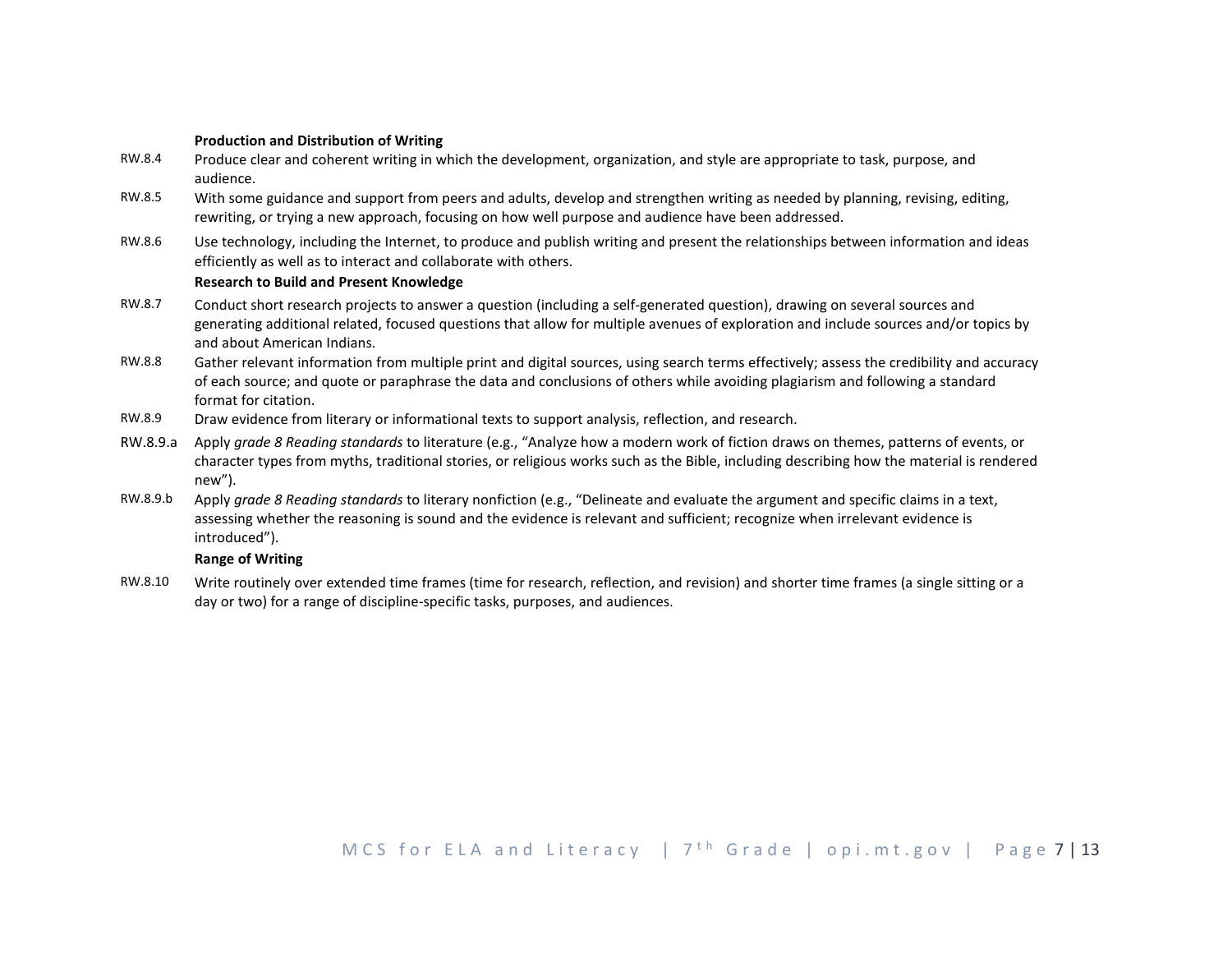## <span id="page-7-0"></span>Speaking and Listening Standards (SL.8)

#### **Comprehension and Collaboration**

- SL.8.1 Engage effectively in a range of collaborative discussions (one-on-one, in groups, and teacher-led) with diverse partners on *grade 8 topics, texts, and issues,* building on others' ideas and expressing their own clearly.
- SL.8.1.a Come to discussions prepared, having read or researched material under study; explicitly draw on that preparation by referring to evidence on the topic, text, or issue to probe and reflect on ideas under discussion.
- SL.8.1.b Follow rules for collegial discussions and decision-making, track progress toward specific goals and deadlines, and define individual roles as needed.
- SL.8.1.c Pose questions that connect the ideas of several speakers and respond to others' questions and comments with relevant evidence, observations, and ideas.
- SL.8.1.d Acknowledge new information expressed by others, and, when warranted, qualify or justify their own views in light of the evidence presented.
- SL.8.2 Analyze the purpose of information presented in diverse media and formats (e.g., visually, quantitatively, orally) and evaluate the motives (e.g., social, commercial, political) behind its presentation.
- SL.8.3 Delineate a speaker's argument and specific claims, evaluating the soundness of the reasoning and relevance and sufficiency of the evidence and identifying when irrelevant evidence is introduced. **Presentation of Knowledge and Ideas**
- SL.8.4 Present claims and findings, emphasizing salient points in a focused, coherent manner with relevant evidence, sound valid reasoning, and well-chosen details; use appropriate eye contact, adequate volume, and clear pronunciation.
- SL.8.5 Integrate multimedia and visual displays into presentations to clarify information, strengthen claims and evidence, and add interest.
- SL.8.6 Adapt speech to a variety of contexts and tasks, demonstrating command of formal English when indicated or appropriate.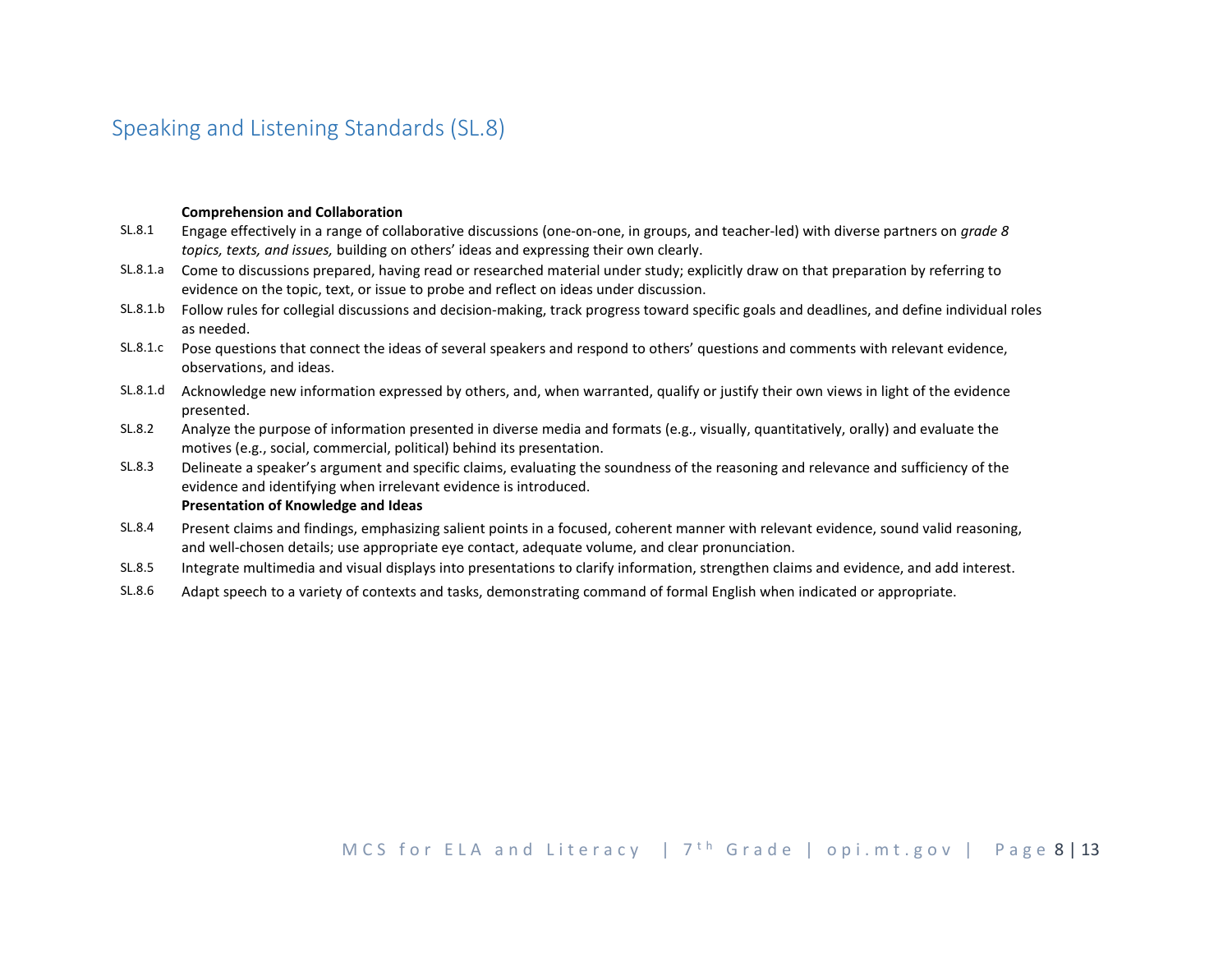## <span id="page-8-0"></span>Language Standards (L.8)

#### **Conventions of Standard English**

- L.8.1 Demonstrate command of the conventions of standard English grammar and usage when writing or speaking.
- L.8.1.a Explain the function of verbals (gerunds, participles, infinitives) in general and their function in particular sentences.
- L.8.1.b Form and use verbs in the active and passive voice.
- L.8.1.c Form and use verbs in the indicative, imperative, interrogative, conditional, and subjunctive mood.
- L.8.1.d Recognize and correct inappropriate shifts in verb voice and mood.
- L.8.2 Demonstrate command of the conventions of standard English capitalization, punctuation, and spelling when writing.
- L.8.2.a Use punctuation (comma, ellipsis, dash) to indicate a pause or break.
- L.8.2.b Use an ellipsis to indicate an omission.
- L.8.2.c Spell correctly.

#### **Knowledge of Language**

- L.8.3 Use knowledge of language and its conventions when writing, speaking, reading, or listening.
- L.8.3.a Use verbs in the active and passive voice and in the conditional and subjunctive mood to achieve particular effects (e.g., emphasizing the actor or the action; expressing uncertainty or describing a state contrary to fact).

### **Vocabulary Acquisition and Use**

- L.8.4 Determine or clarify the meaning of unknown and multiple-meaning words or phrases based on *grade 8 reading and content*, choosing flexibly from a range of strategies.
- L.8.4.a Use context (e.g., the overall meaning of a sentence or paragraph; a word's position or function in a sentence) as a clue to the meaning of a word or phrase.
- L.8.4.b Use common, grade-appropriate Greek or Latin affixes and roots as clues to the meaning of a word (e.g., *precede, recede, secede*).
- L.8.4.c Consult general and specialized reference materials (e.g., dictionaries, glossaries, thesauruses), both print and digital, to find the pronunciation of a word or determine or clarify its precise meaning or its part of speech.
- L.8.4.d Verify the preliminary determination of the meaning of a word or phrase (e.g., by checking the inferred meaning in context or in a dictionary).
- L.8.5 Demonstrate understanding of figurative language, word relationships, and nuances in word meanings.
- L.8.5.a Interpret figures of speech (e.g. verbal irony, puns) in context.
- L.8.5.b Use the relationship between particular words to better understand each of the words.
- L.8.5.c Distinguish among the connotations (associations) of words with similar denotations (definitions) (e.g., *bullheaded, willful, firm, persistent, resolute*).
- L.8.5.d Recognize the influence time, culture, gender and social relationships have upon word meaning.
- L.8.6 Acquire and use accurately grade-appropriate general academic and domain-specific words and phrases; gather vocabulary knowledge when considering a word or phrase important to comprehension or expression.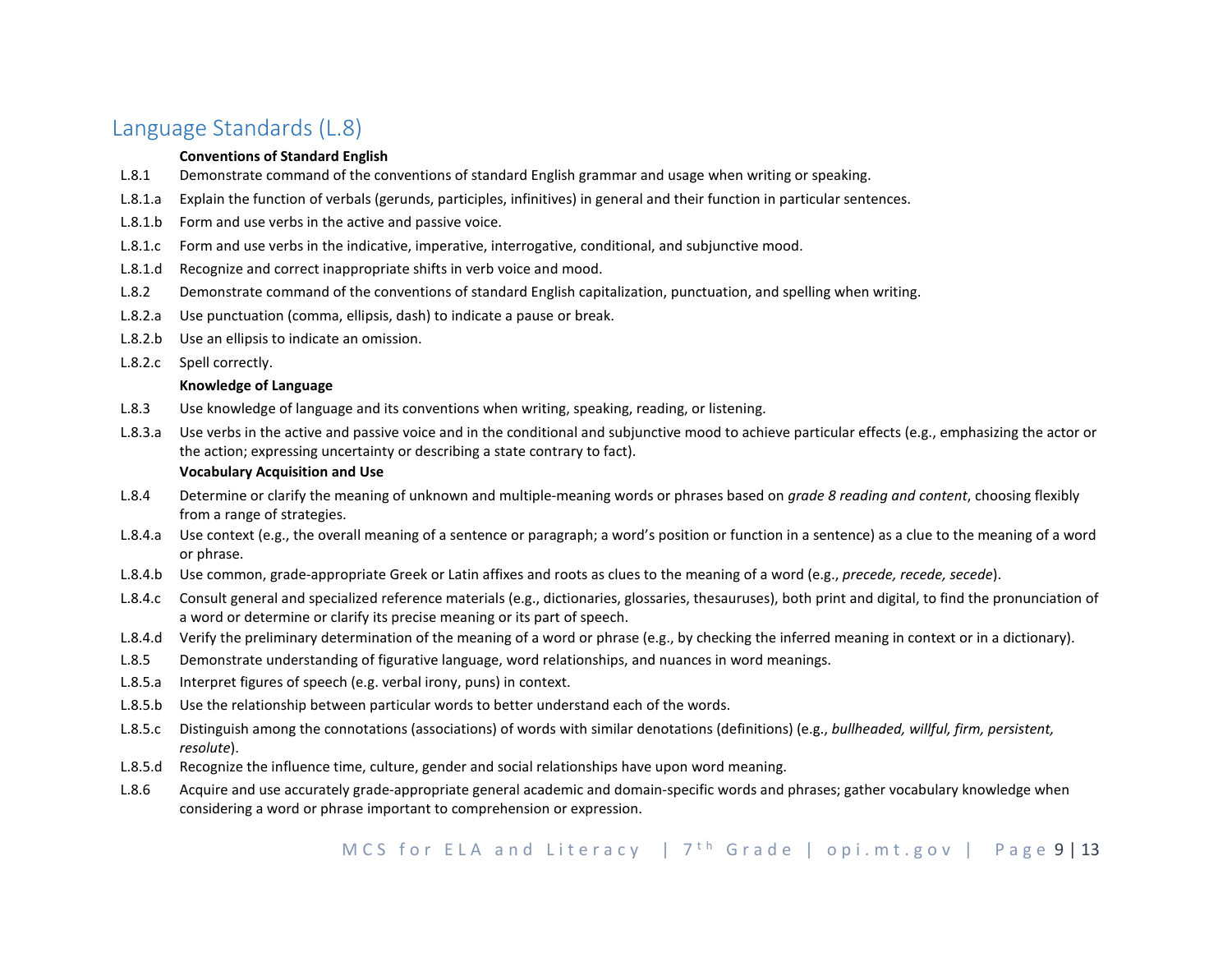## Reading Standards for Literacy in History/Social Studies (RH.6-8)

#### **Key Ideas and Details**

- RH.6-8.1 Cite specific textual evidence to support analysis of primary and secondary sources.
- RH.6-8.2 Determine the central ideas or information of a primary or secondary source; provide an accurate summary of the source distinct from prior knowledge or opinions.
- RH.6-8.3 Identify key steps in a text's description of a process related to history/social studies (e.g., how a bill becomes law, how interest rates are raised or lowered).

#### **Craft and Structure**

- RH.6-8.4 Determine the meaning of words and phrases as they are used in a text, including vocabulary specific to domains related to history/social studies.
- RH.6-8.5 Describe how a text presents information (e.g., sequentially, comparatively, causally).
- RH.6-8.6 Identify aspects of a text, including those by and about American Indians, that reveal an author's point of view or purpose (e.g., loaded language, inclusion or avoidance of particular facts).

#### **Integration of Knowledge and Ideas**

- RH.6-8.7 Integrate visual information (e.g., in charts, graphs, photographs, videos, or maps) with other information in print and digital texts.
- RH.6-8.8 Distinguish among fact, opinion, and reasoned judgment in a text including texts by and about American Indians.
- RH.6-8.9 Analyze the relationship between a primary and secondary source on the same topic, including sources by and about American Indians.

#### **Range of Reading and Level of Text Complexity**

RH.6-8.10 By the end of grade 8, read and comprehend history/social studies texts in the grades 6–8 text complexity band independently and proficiently.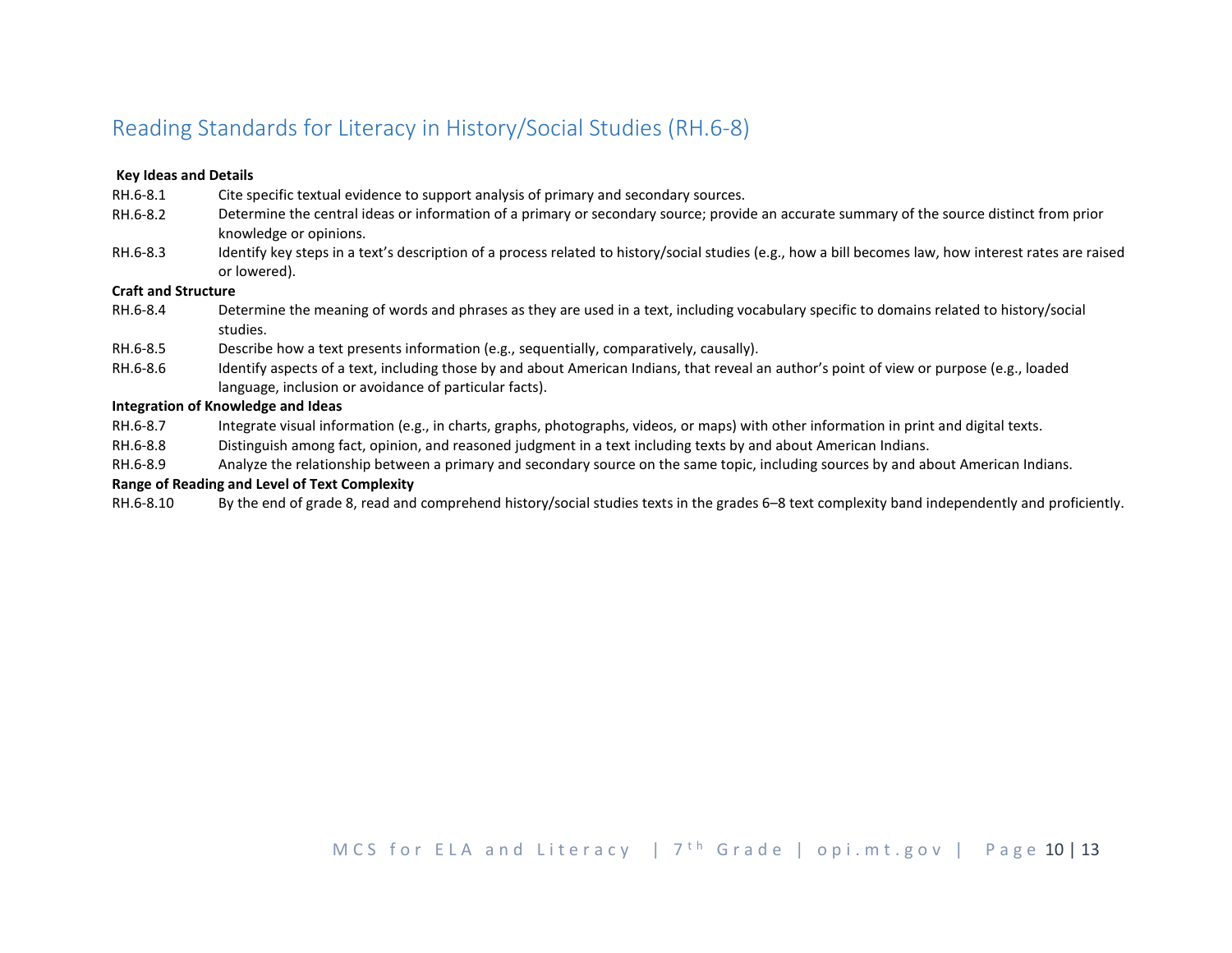## Reading Standards for Literacy in Science and Technical Subjects (RST.6-8)

#### **Key Ideas and Details**

- RST.6-8.1 Cite specific textual evidence to support analysis of science and technical texts.
- RST.6-8.2 Determine the central ideas or conclusions of a text; provide an accurate summary of the text distinct from prior knowledge or opinions.
- RST.6-8.3 Follow precisely a multistep procedure when carrying out experiments, taking measurements, or performing technical tasks.

#### **Craft and Structure**

- RST.6-8.4 Determine the meaning of symbols, key terms, and other domain-specific words and phrases as they are used in a specific scientific or technical context relevant to *grades 6–8 texts and topics*.
- RST.6-8.5 Analyze the structure an author uses to organize a text, including how the major sections contribute to the whole and to an understanding of the topic.
- RST.6-8.6 Analyze the author's purpose in providing an explanation, describing a procedure, or discussing an experiment in a text.

#### **Integration of Knowledge and Ideas**

- RST.6-8.7 Integrate quantitative or technical information expressed in words in a text with a version of that information expressed visually (e.g., in a flowchart, diagram, model, graph, or table).
- RST.6-8.8 Distinguish among facts, reasoned judgment based on research findings, and speculation in a text. Include texts by and about American Indians.
- RST.6-8.9 Compare and contrast the information gained from experiments, simulations, video, or multimedia sources with that gained from reading a text on the same topic.

#### **Range of Reading Level of Text Complexity**

RST.6-8.10 By the end of grade 8, read and comprehend science/technical texts in the grades 6–8 text complexity band independently and proficiently.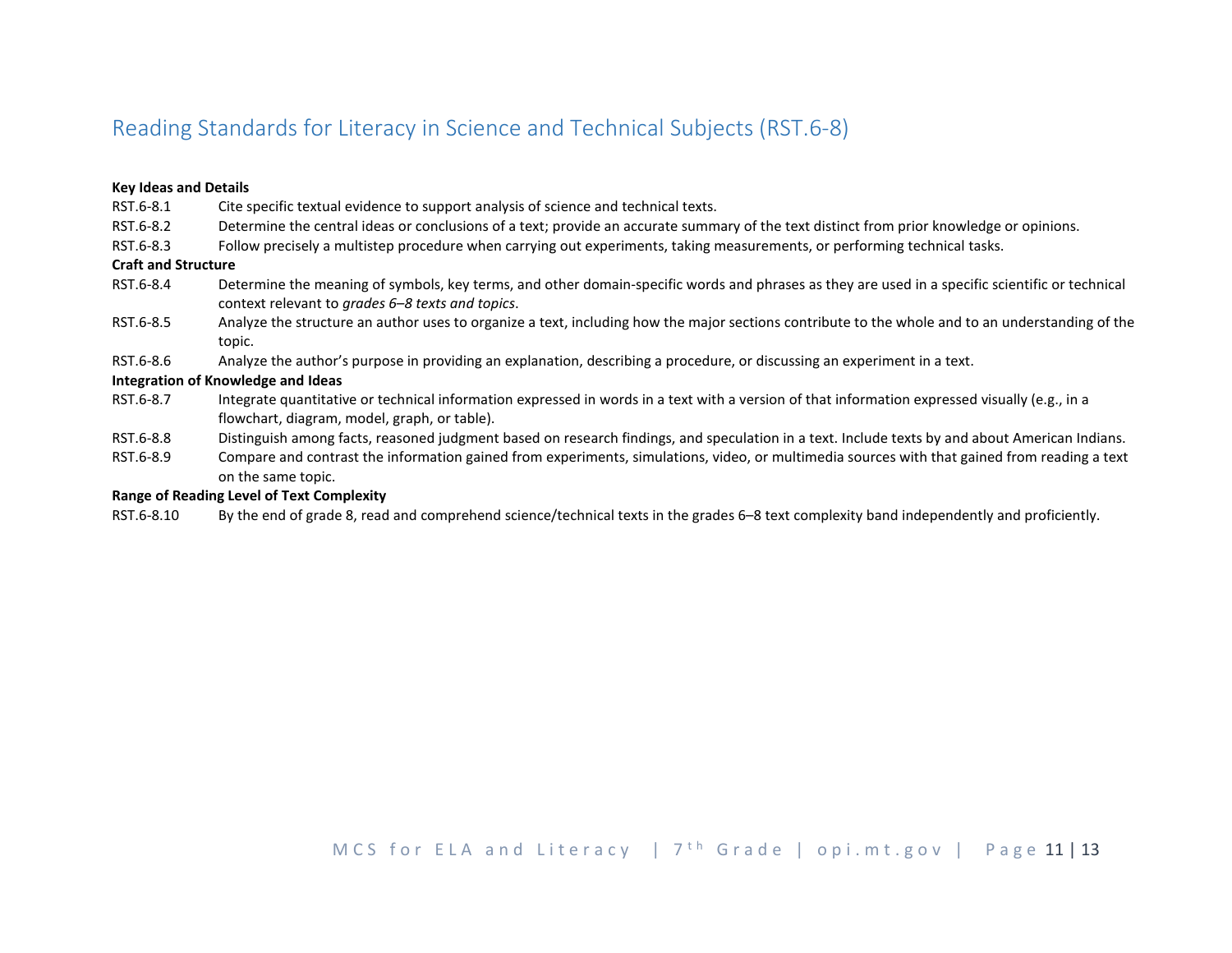## Writing Standards for Literacy in History/Social Studies (WHST.6-8)

#### **Text Types and Purposes**

- WHST.6-8.1 Write arguments focused on *discipline-specific content*.
- WHST.6-8.1a Introduce claim(s) about a topic or issue, acknowledge and distinguish the claim(s) from alternate or opposing claims, and organize the reasons and evidence logically.
- WHST.6-8.1b Support claim(s) with logical reasoning and relevant, accurate data and evidence that demonstrate an understanding of the topic or text, using
- WHST.6-8.1c Use words, phrases, and clauses to create cohesion and clarify the relationships among claim(s), counterclaims, reasons, and evidence.
- WHST.6-8.1d Establish and maintain a formal style.
- WHST.6-8.1e Provide a concluding statement or section that follows from and supports the argument presented.
- WHST.6-8.2 Write informative/explanatory texts, including the narration of historical events, scientific procedures/ experiments, or technical processes.
- WHST.6-8.2a Introduce a topic clearly, previewing what is to follow; organize ideas, concepts, and information into broader categories as appropriate to achieving purpose; include formatting (e.g., headings), graphics (e.g., charts, tables), and multimedia when useful to aiding comprehension.
- WHST.6-8.2b Develop the topic with relevant, well-chosen facts, definitions, concrete details, quotations, or other information and examples.
- WHST.6-8.2c Use appropriate and varied transitions to create cohesion and clarify the relationships among ideas and concepts.
- WHST.6-8.2d Use precise language and domain-specific vocabulary to inform about or explain the topic.
- WHST.6-8.2e Establish and maintain a formal style and objective tone.
- WHST.6-8.2f Provide a concluding statement or section that follows from and supports the information or explanation presented.
- WHST.6-8.3 (See note; not applicable as a separate requirement)

#### **Production and Distribution of Writing**

- WHST.6-8.4 Produce clear and coherent writing in which the development, organization, and style are appropriate to task, purpose, and audience.
- WHST.6-8.5 With some guidance and support from peers and adults, develop and strengthen writing as needed by planning, revising, editing, rewriting, or trying a new approach, focusing on how well purpose and audience have been addressed.
- WHST.6-8.6 Use technology, including the Internet, to produce and publish writing and present the relationships between information and ideas clearly and efficiently.

#### **Research to Build and Present Knowledge**

- WHST.6-8.7 Conduct short research projects to answer a question (including a self-generated question), drawing on several sources and generating additional related, focused questions that allow for multiple avenues of exploration.
- WHST.6-8.8 Gather relevant information from multiple oral, print and digital sources, using search terms effectively; assess the credibility and accuracy of each source; and quote or paraphrase the data and conclusions of others while avoiding plagiarism and following a standard format for citation.
- WHST.6-8.9 Draw evidence from informational texts to support analysis, reflection, and research. Include texts by and about American Indians.

#### **Range of Writing**

WHST.6-8.10 Write routinely over extended time frames (time for reflection and revision) and shorter time frames (a single sitting or a day or two) for a range of discipline-specific tasks, purposes, and audiences.